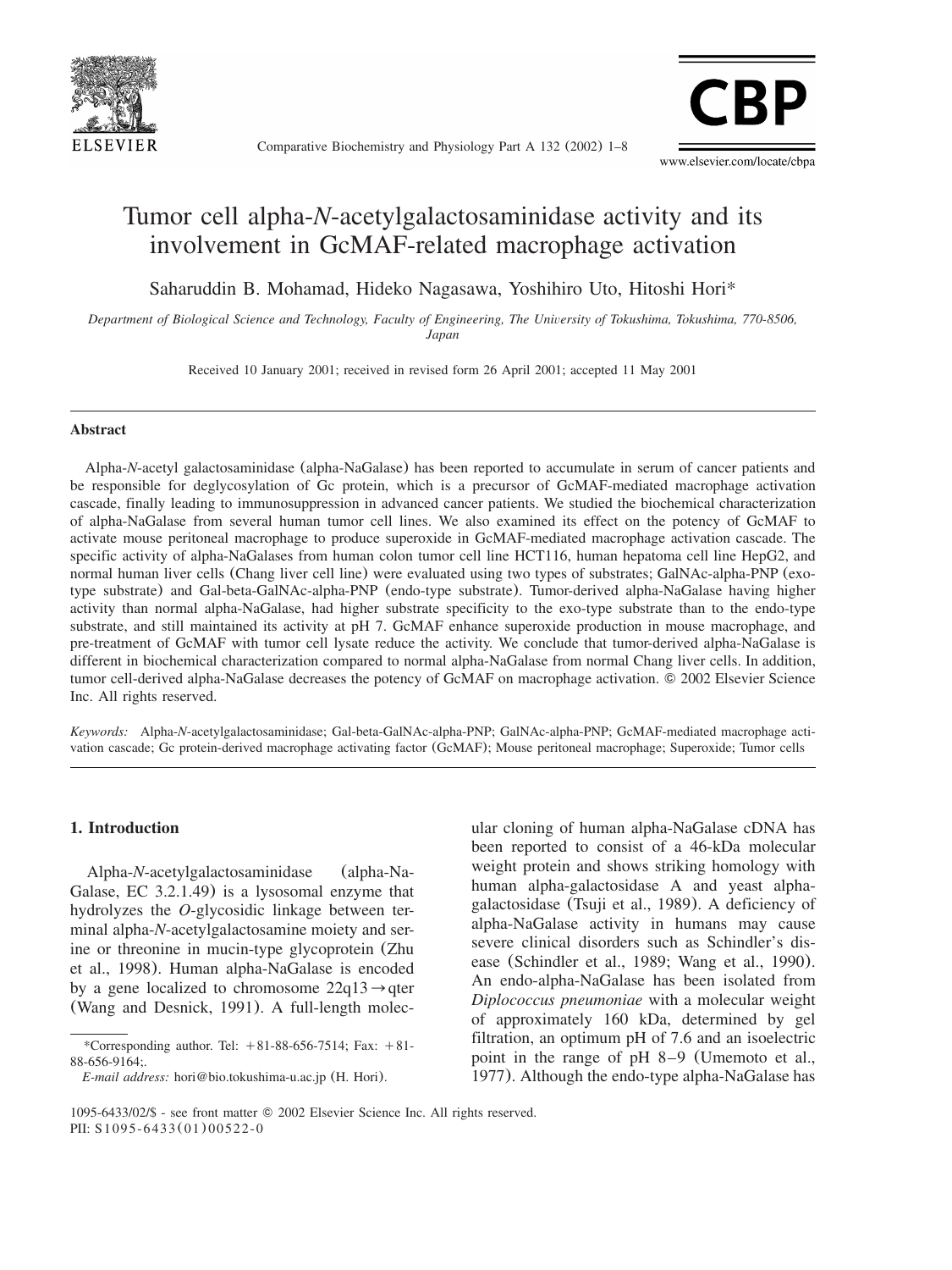been reported in bacteria, only the exo-type of alpha-NaGalase has been reported in humans.

Inflammation results in macrophage activation leading to immune development ([Tedla et al.,](#page-6-0) [1999](#page-6-0)). Serum vitamin  $D_3$ -binding protein (Gc protein), a 51.2 kDa polymorphic protein of the alpha<sub>2</sub>-macroglobulin fraction of human plasma, can be converted by an inducible beta-galactosidase of B cells and sialidase of T cells to a potent macrophage activating factor (MAF), a protein with *N*-acetylgalactosamine as the remaining sugar moiety ([Yamamoto et al., 1996](#page-6-0)). Thus, the inflammation-primed macrophage activation process is the major macrophage activation cascade, which requires participation of B and T lymphocytes and Gc protein. Interestingly, Kanan et al. recently reported non-inducible generation of GcMAF, showing that GcMAF was generated even in the absence of a mediator of inflammation ([Kanan et](#page-6-0) [al., 2000](#page-6-0)).

Meanwhile, alpha-NaGalase, has been reported to accumulate in cancer patients and be responsible for deglycosylation of Gc protein, finally leading to immunosuppression in advanced cancer patients ([Yamamoto et al., 1996, 1997a](#page-6-0)). However, this postulate lacks evidence for tumor-derived alpha-NaGalase activity on GcMAF generation and its influence in GcMAF-mediated macrophage activation cascade. We also checked any possibility of alpha-NaGalase from human tumor cell lines being an endo-type glycosidase, as the hypothesis scheme of alpha-NaGalase activity indicated the possibility of tumor-derived alpha-NaGalase to be an endo-type glycosidase. Because GcMAF is a promising immunomodulator for future cancer immunotherapy we study the biochemical characterization of alpha-NaGalases from 2 types of human tumor cell lines; human hepatoma cell lines HepG2, a well-differentiated cell line ([Chang et](#page-6-0) [al., 1993](#page-6-0)) and human colon tumor cell lines HCT116, which have been reported to be induced differentiation and apoptosis with cytochalasin and brefeldin A derivatives ([Nagasawa et al., 2000;](#page-6-0) [Zhu et al., 2000](#page-6-0)). We compared alpha-NaGalase activity from these cell lines to normal human liver cells (Chang liver cell line) ([Chang, 1954;](#page-6-0) [Fortunati et al., 1993](#page-6-0)). The effect of alpha-Na-Galase on GcMAF-mediated macrophage activation was estimated by superoxide generation assay.

#### **2. Materials and methods**

#### *2.1. Materials*

The exo-type substrate, *p*-nitrophenyl 2-acetamido-2-deoxy-alpha-D-galactopyranoside was obtained from Funakoshi Co., Japan. Endo-type substrate, *p*-nitrophenyl 2-acetamido-2-deoxy-3-*O*- (beta-D-galactopyranosyl)-alpha-D-galactopyranoside was purchased from Seikagaku Co., Japan. RPMI 1640, McCoy's 5A and Dalbecco's MEM were purchased from GIBCO BRL. Chicken liver derived alpha-*N*-acetylgalactosaminidase, alphagalactosidase derived from *Aspergillus niger*, Jack Bean derived beta-galactosidase, cytochrome *c* derived from horse heart, phorbol myristate acetate (PMA) and lipopolysaccharide (LPS) were purchased from Sigma-Aldrich Japan Co., Japan. Endo-type alpha-*N*-acetylgalactosaminidase derived from *Diplococcus pneumoniae* and other chemicals (biochemical grade) were purchased from Wako Pure Chemical Industries Co., Japan.

## *2.2. Cell culture and sample preparation*

Cell lines were cultured in 10% heat inactivated fetal calf serum containing Dalbecco's MEM medium for HepG2 and Chang liver cell line, and McCoy's 5A medium for HCT116 cell line. The cells were harvested using 0.02% EDTA and sonicated using Ultrasonic Disruptor UD-200 TOMY in 3 ml of cold 15 mM Tris–HCl (pH 7.0) in an ice bath. The samples were centrifuged at  $11\,000\times g$  for 15 min to exclude the cell membrane and other husk from the suspension. The supernatant was precipitated by 70% saturated ammonium sulfate and the homogenates were clarified by centrifugation at  $11\,000\times g$  for 15 min, then it was dissolved in 50 mM citrate buffer pH 5.0, 6.0 or 7.0 as indicated in the results. After dialysis with the same buffer the samples were used in the enzyme activity assay.

## *2.3. Alpha-N-acetyl-galactosaminidase activity assay*

The procedure was adapted from methods reported by Yagi et al. ([Yagi et al., 1990](#page-6-0)). The enzyme activity was determined at  $37 \text{ °C}$  in a reaction mixture of 1 ml of 50 mM citrate buffer containing  $5 \mu M$  of exo-type or endo-type substrate. The reaction was initiated by addition of 50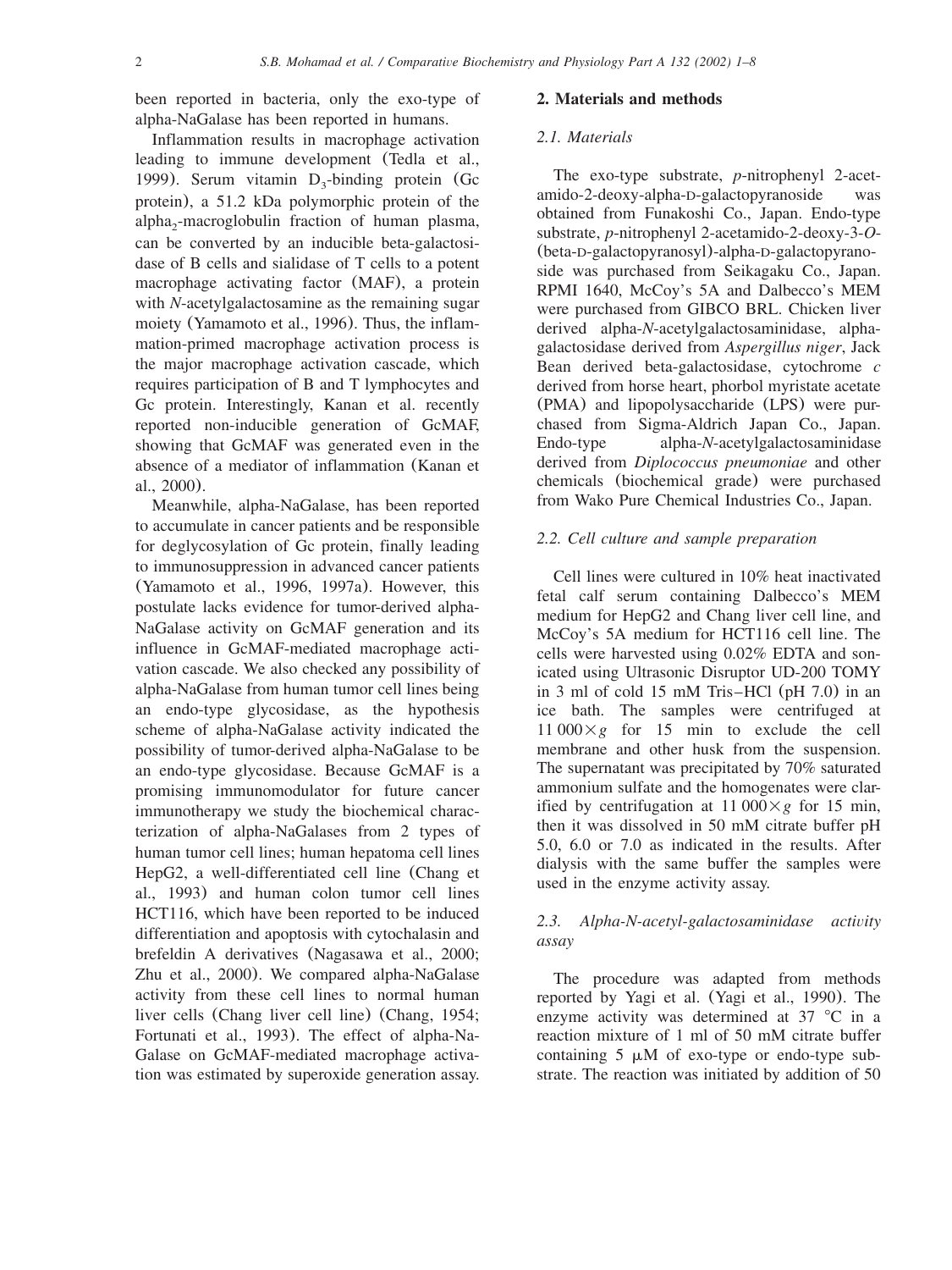$\mu$ M sample and terminated by 100  $\mu$ l of 10% trichloroacetic acid. After centrifugation of the reaction mixture, 150  $\mu$ l of 0.5 M Na<sub>2</sub>CO<sub>3</sub> was added to the mixture and after centrifuge at  $15\,000\times g$  for 15 min, the amount of released *p*nitrophenol was measured spectrophotometrically at 420 nm (U-3010, HITACHI). Specific activity was calculated based on the standard curve of *p*nitrophenol at 420 nm. Protein concentration was determined by BCA reaction (the Pierce BCA Protein Assay).

## *2.4. Isolation and culture of mouse peritoneal macrophages*

Mouse peritoneal macrophages were collected from BALB/ $c$  mice 4 days after inoculation with 3% thioglycollate. After centrifugation at  $1000 \times g$ at  $4 \degree$ C for 10 min, the collected macrophages were cultured in 6-well plates with a concentration of  $5 \sim 10 \times 10^5$  cells/well in 10% FBS/RPMI 1640. Cultured cells were then washed 3 times with  $PBS(-)$  to separate adherent macrophages from non-adherent cells (T and B cells). The cultured macrophages were then treated with lipopolysaccharide (LPS) and GcMAF for 24 h, and superoxide generation assay was done as described below.

#### *2.5. Superoxide generation assay*

The method was modified from that reported by Johnston et al. ([Johnston et al., 1978](#page-6-0)). Briefly, after drug treatment for the times indicated, the plates were washed twice with PBS(-) and once with Krebs–Ringer phosphate buffer, and 1.5 ml of 80  $\mu$ M cytochrome *c* in Krebs–Ringer phosphate buffer was added to the plates. PMA was added to the final concentration  $100 \text{ ng/ml}$  in each well and cultured for 90 min at 37  $\degree$ C/5%  $CO<sub>2</sub>$  in a humidified incubator. The reaction was stopped by means of an ice-bath and the cultured medium was placed in an Eppendorf tube and promptly cleared by centrifugation at  $8000 \times g$ . The optical density of the supernatant was determined spectrometrically at 550 nm with reference at 540 nm (U-2000, HITACHI), using mixtures from plates without cells as blanks. The concentration of reduced cytochrome *c* was determined using the equation  $\Delta E_{550 \text{ nm}}=2.1\times10^4$  $M^{-1}$  cm<sup>-1</sup>.



Fig. 1. Growth curves of HepG2, HCT 116 and Chang Liver cell lines.

#### *2.6. GcMAF preparation*

Twenty-five micrograms of group-specific protein (Gc protein) derived from human plasma (Athens Research and Technology Inc.) was dissolved in 100  $\mu$ l of 50 mM citrate buffer pH 5.0.  $0.1 \text{ U}/2 \mu$ l sialidase (Type VI, Sigma Co.), betagalactosaminidase (Type III, Sigma Co.) was added to the solution and the reaction mixture was incubated at  $37$  °C for 1 h. The reaction was stopped by means of an ice-bath and the volume was made up to  $500 \mu l$ .

#### **3. Results**

## *3.1. Alpha-NaGalase activities in human tumor cell lines*

In order to characterize the biochemical activity of tumor-derived alpha-NaGalase, we studied alpha-NaGalase activity from two human tumor cell lines, HCT116 (human colon tumor cell line) and HepG2 (human hepatoma cell line). We compared the alpha-NaGalase activity from these tumor cell lines with alpha-NaGalase from Chang liver cell line, a normal human cell line. As expected, tumor cell lines grow faster compared to the normal cell line (HCT116; Doubling Time  $(DT) = 15.6$  h, HepG2; DT = 14.7 h, Chang liver;  $DT = 21.5$  h) as shown in Fig. 1. Alpha-NaGalase activity was examined using PNP-substrates (as shown in [Fig. 2](#page-3-0)), where GalNAc-alpha-PNP was used as exo-type substrate and Gal-beta-GalNAcalpha-PNP was used as endo-type substrate, to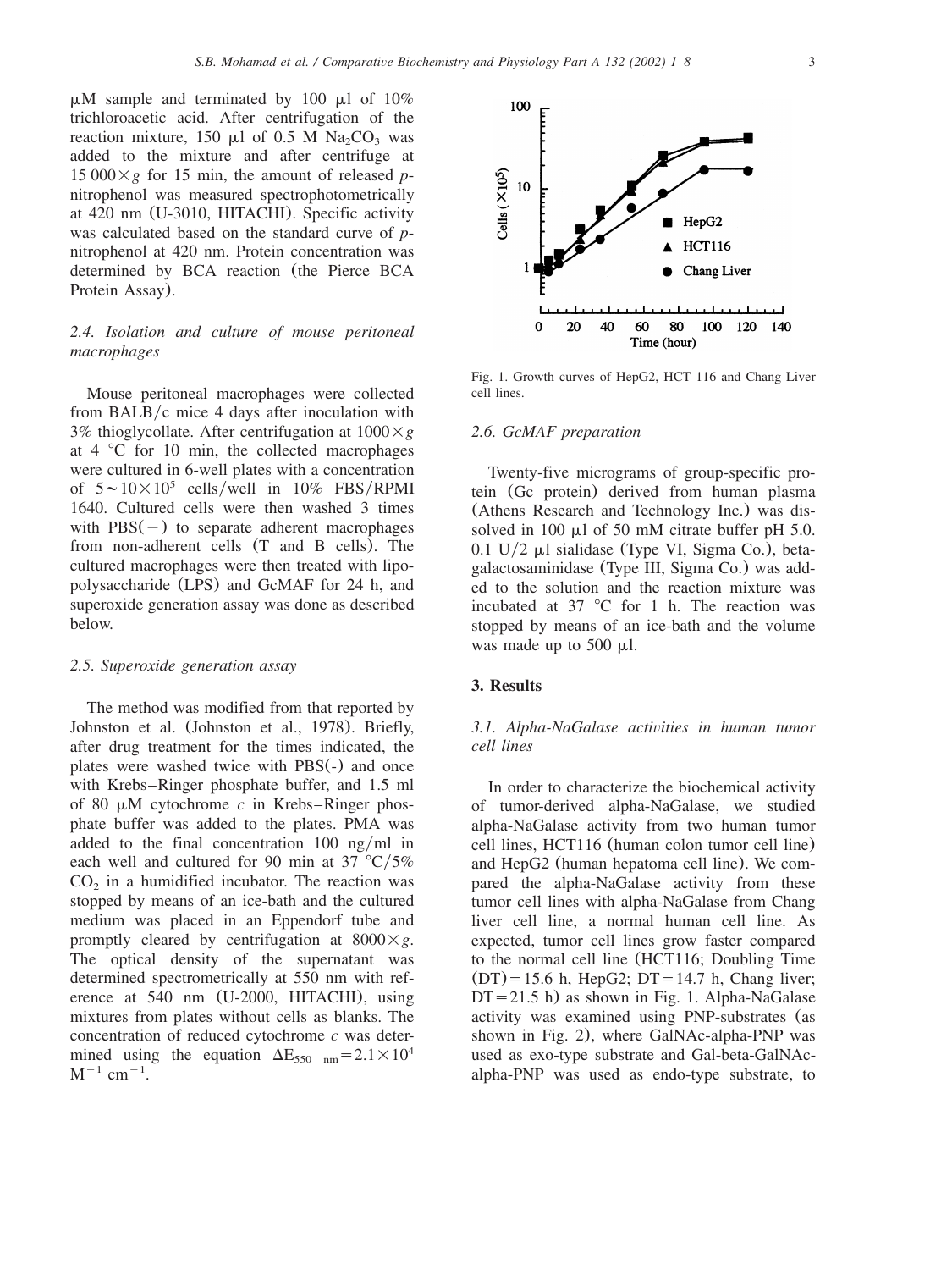<span id="page-3-0"></span>(a) Exo-type substrate



(b) Endo-type substrate



Gal-beta-GalNAc-alpha-PNP

Fig. 2. Substrates used to determine alpha-NaGalase activity.

determine hydrolysis-type activity of alpha-NaGalase.

We studied the pH dependence of alpha-Na-Galase using PNP-alpha-GalNAc at pH 5.0, 6.0 and 7.0. Fig. 3 shows the activity of alpha-NaGalase detected at pH 5.0 for all cells (HepG2:  $127.29 \pm 14$  nmol/mg protein/h; HCT116:  $155.95 \pm 3$  nmol/mg protein/h; Chang liver:  $72.63 \pm 2$  nmol/mg protein/h). Alpha-NaGalase activity was found to decrease with the increase of pH. At pH 7.0, no activity of alpha-NaGalase was detected in Chang liver cell lysate. On the other hand, human tumor cell lines still maintain their activity at pH 7.0 (HepG2:  $57.48 \pm 19$  nmol/ mg protein/h,  $45\%$  of its activity at pH 5.0; HCT116:  $4.83 \pm 3$  nmol/mg protein/h, 3% of its activity at pH 5.0).

Cell lysate from HepG2 cell line ([Fig. 4](#page-4-0)) was found to hydrolyze exo-type of the substrate (GalNAc-alpha-PNP) but no activity was detected with endo-type of the substrate (Gal-beta-GalNAcalpha-PNP). Endo-type alpha-NaGalase from *Diplococcus pneumoniae* significantly hydrolyzed Gal-beta-GalNAc-alpha-PNP to release *p*-nitrophenol into the reaction mixture, and no cross activity of the enzyme and substrate was detected in the assay system ([Table 1](#page-4-0)). These observations suggest that alpha-NaGalase from HepG2 tumor cell line is an exo-type enzyme.

*3.2. GcMAF-mediated macrophage activation cascade and effect of alpha-NaGalase*

We prepared GcMAF as described in materials and methods. [Fig. 5](#page-5-0) shows that GcMAF  $(21.44 \pm 3)$ nmol  $O_2^-/10^6$  cells/90 min at 1 ng/ml) was a

 $(a)$  HepG2











Fig. 3. pH dependence of specific activity of alpha-NaGalase in cell lines. Each value is the mean of three experiments and the error bars represent the S.D.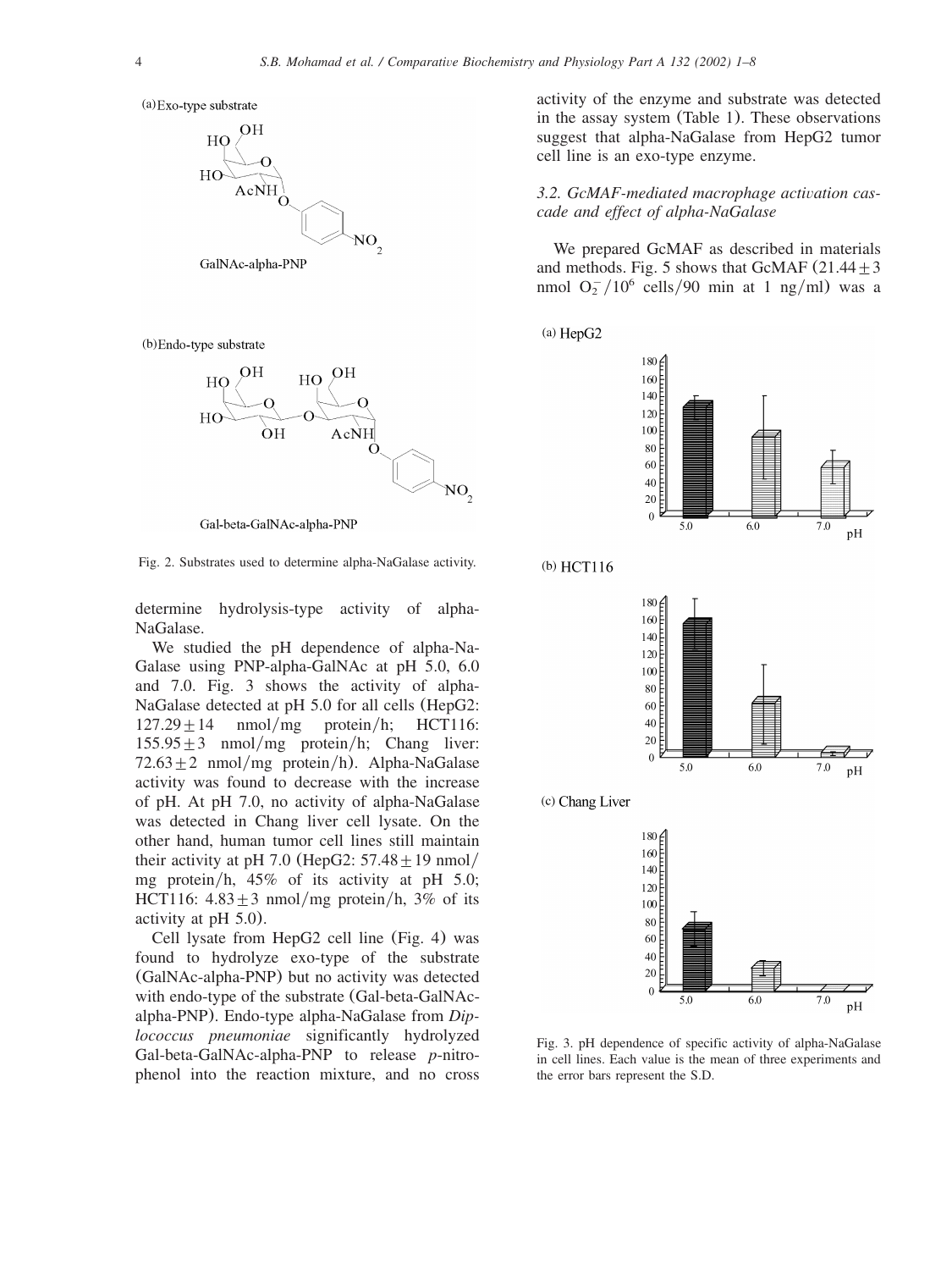<span id="page-4-0"></span>

Fig. 4. Hydrolysis type of alpha-NaGalase in HepG2 cell line. Each value is the mean of three experiments and the error bars represent the S.D.

more potent macrophage activator than LPS  $(28.42 \pm 9 \text{ nmol O}_2^{-10^6 \text{ cells}}/90 \text{ min at 10 }\mu\text{g})$ ml). LPS gram-negative bacteria endotoxin and a known macrophage activating agent ([Schultz et](#page-6-0) [al., 1978](#page-6-0)), were used as a positive control in comparing GcMAF activity. Pre-treatment of GcMAF with 0.1 U alpha-NaGalase reduced the macrophage activating potency of GcMAF. Pretreatment of GcMAF with cell lysate from HepG2 cell line also produce the same observation.

## **4. Discussion**

Deglycosylation of serum vitamin  $D_3$ -binding protein (Gc protein) by alpha-NaGalase from tumor tissue has been reported to induce immu-

#### Table 1

Substrate specificity of several glycosidases

nosuppression in advanced cancer patients ([Yama](#page-6-0)[moto et al., 1996, 1997b](#page-6-0)). We studied the biochemical characteristic of alpha-NaGalase from two types of human tumor cell lines (HCT116 and HepG2 cell line) and a normal cell line from human liver (Chang liver cell line). Yamamoto et al. reported a high level of alpha-NaGalase activity in cancer patient serum, and cancer tissue would be the possible origin for alpha-NaGalase in cancer patient serum ([Yamamoto et al., 1997a](#page-7-0)). We found that cell lysate from tumor cell lines showed higher alpha-NaGalase activity compared to the normal Chang liver cell line. Our results support the postulate and also suggest that tumor cells would be the possible origin for alpha-NaGalase in cancer patient serum. Alpha-NaGalase in normal cell is a

| Enzymes                                            | Specific activity $(nmol/h/mU)$ |                           |                        |
|----------------------------------------------------|---------------------------------|---------------------------|------------------------|
|                                                    | GalNAc-alpha-PNP                | Gal-beta-GalNAc-alpha-PNP | Gal-beta-PNP           |
| endo-alpha-N-acetyl-galactosaminidase <sup>a</sup> | $< 7.5 \times 10^{-4}$          | 18.44                     | $< 7.5 \times 10^{-4}$ |
| $alpha-N$ -acetyl-galactosminidase <sup>b</sup>    | 0.275                           | $< 7.5 \times 10^{-4}$    | $< 7.5 \times 10^{-4}$ |
| beta-Galactosidase <sup>c</sup>                    | $< 7.5 \times 10^{-4}$          | $< 7.5 \times 10^{-4}$    | 0.224                  |
| alpha-Galactosidase <sup>d</sup>                   | $< 7.5 \times 10^{-4}$          | $< 7.5 \times 10^{-4}$    | $< 7.5 \times 10^{-4}$ |
| alpha- $N$ -acetyl-galactosaminidase +             | ND <sup>e</sup>                 | $< 7.5 \times 10^{-4}$    | ND.                    |
| beta-Galactosidase                                 |                                 |                           |                        |

<sup>a</sup> EC 3.2.1.97 (*Diplococcus pneumoniae*).

 $b$  EC 3.2.1.47 (Chicken liver).

 $\rm{c}$  EC 3.2.1.23 (Jack beans).

<sup>d</sup> EC 3.2.1.22 (*Aspergillus niger*).

<sup>e</sup> Not determined.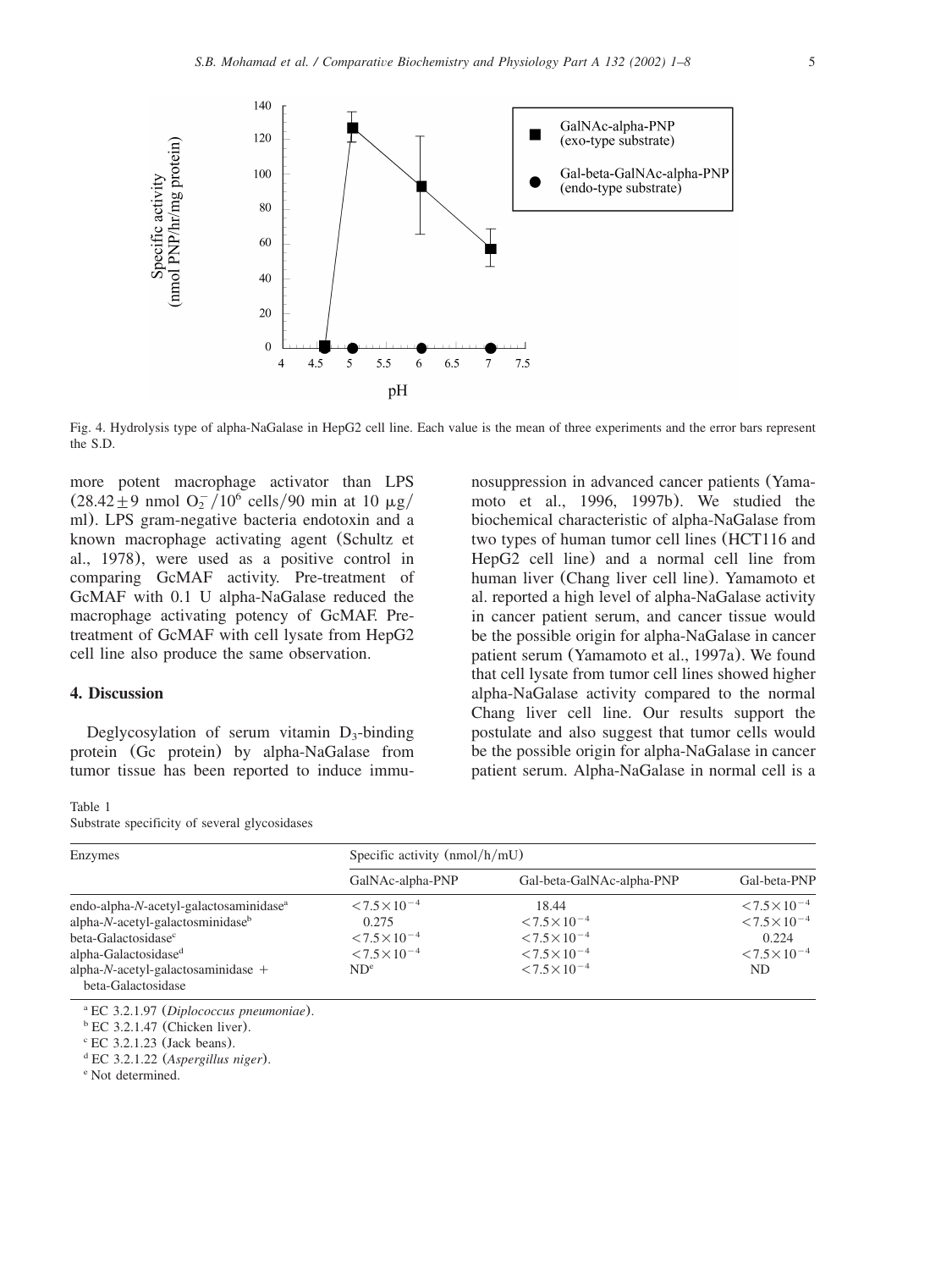<span id="page-5-0"></span>

Fig. 5. Effect of alpha-NaGalase in GcMAF-mediated macrophage activation cascade. \* 50  $\mu$ l cell lysate was added during the preparation of GcMAF at pH 5. \*\* 0.1 U alpha-NaGalase from chicken liver was added during the preparation of GcMAF at pH 5. Each value is the mean of duplicate experiments.

lysosomal enzyme and a factor(s) that leads to the secretion of the enzyme has not been studied yet. The enzymatic regulation of glycosylation in human colonic adenosarcomas was reported to show an altered profile of glycosidases activities in comparison to normal cells ([Gil-Martin et al.,](#page-6-0) [1999, 1997](#page-6-0)). Ioannou et al. reported that overexpression of human lysosomal alpha-galactosidase A in CHO cell lines resulted in their selective secretion, and other lysosomal enzymes such as alpha-NaGalase and acid sphingomyelinase could have the same mechanism ([Ioannou et al., 1992](#page-6-0)). On the other hand, Uematsu et al. reported the possibility of alpha-NaGalase having an oncogenic nature ([Uematsu et al., 1999](#page-6-0)). Our results showed the different character of tumor cell alpha-Na-Galase, where the enzyme remains activity at pH 7.0. No activity was detected in normal cell lysate at that pH. Overall findings suggest that tumor cell alpha-NaGalase is different from normal lysosomal alpha-NaGalase.

GcMAF enhanced Fc receptor-mediated phagocytosis in murine peritoneal macrophage by inducing translocation of FcgammaRI and FcgammaRII from intracellular storage compartments to the cell surface, where Gal/GalNAc specific lectin of the macrophage surface membrane may be responsible

for GcMAF-mediated macrophage activation ([Ono](#page-6-0) [et al., 1995](#page-6-0)). The core GalNAc moiety for Gc-MAF-mediated macrophage activation cascade was reported in the third domain of Gc protein ([Viau et al., 1983](#page-6-0)). Ray reported that bacterially expressed recombinant Gc protein had no effect on macrophage activation, because the Gc protein did not contain any sugar moiety ([Ray, 1996](#page-6-0)). Our studies strongly support the hypothesis that core GalNAc moiety is essential for GcMAF-mediated macrophages activation cascade. However, the effect of other endogenous ligands, such as vitamin  $D_3$ , in the GcMAF-mediated macrophage activation cascade is still unknown.

Activated macrophages are known to attack and eliminate tumor cells. Yamamoto et al. and Koga et al. reported the possibility of using GcMAF as an immunomodulator for cancer treatment ([Koga](#page-6-0) [et al., 1999; Yamamoto, 1996](#page-6-0)). Our results showed that tumor-derived alpha-NaGalase was an exotype glycosidase, deglycosylates the terminal GalNAc moiety of GcMAF and decrease the potential of GcMAF to activate macrophage. We propose as shown in Fig. 6 that tumor-derived alpha-NaGalase would be active at physiological condition in serum and deglycosylates GcMAF, which finally leads to immunosuppression in advanced cancer patients. Accumulation of alpha-NaGalase from tumor cells into the blood stream would decrease the effectiveness of GcMAF treatment in cancer patients. Therefore, it is necessary to design and develop more specific inhibitors for tumor-derived alpha-NaGalase than for normal alpha-NaGalase ([Nishimura et al., 1996](#page-6-0)).



Fig. 6. Proposal for GcMAF deglycosylation scheme in GcMAF-mediated macrophage activation cascade.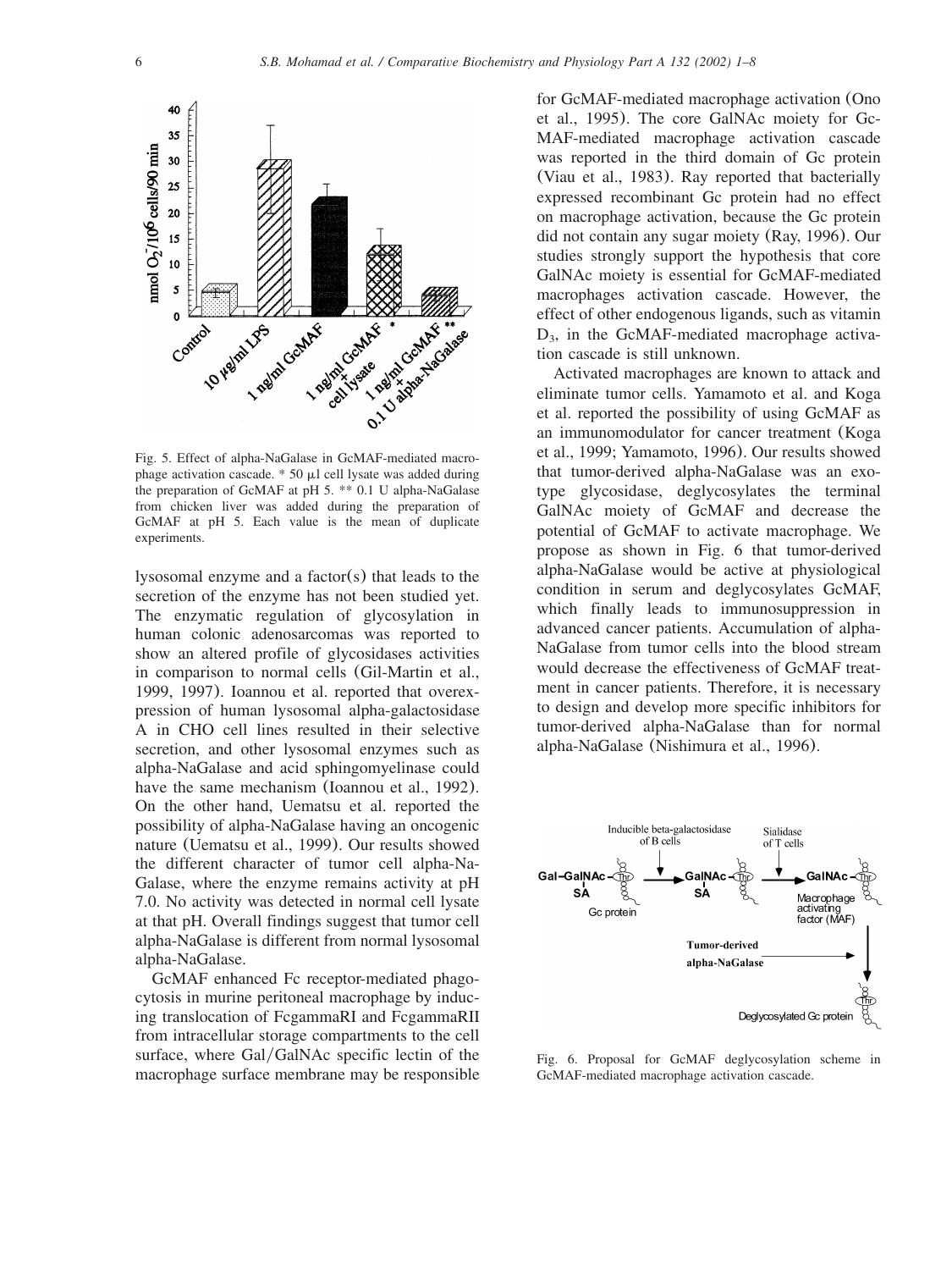### <span id="page-6-0"></span>**Acknowledgments**

We thank Dr Nobuto Yamamoto from Socrates Institute for Therapeutic Immunology and Albert Einstein Cancer Center, Philadelphia, USA for his technical advice and help in the study. This work was supported in part by a Grant-in-Aid for Scientific Research (c) No. 10672090 from The Ministry of Education, Science, Sport and Culture of Japan.

#### **References**

- Chang, K.S., Hsu, M.L., Josephs, S.F., 1993. Regulation of HIV-1 LTR trans-activating activities in two different human hepatocellular carcinoma cell lines. Cancer Lett. 74, 75–83.
- Chang, R.S., 1954. Continuous subcultivation of epitheliallike cells from normal human tissues. Proc. Soc. Exp. Biol. Med. 87, 440–443.
- Fortunati, N., Becchis, M., Fissore, F., Berta, L., Catalano, M.G., Orsello, M., Gaidano, G., Frairia, R., 1993. The hepatic receptor for sex steroid-binding protein: Study on a non-malignant cell line (Chang liver). J. Mol. Endocrinol. 11, 257–264.
- Gil-Martin, E., Rodriguez-Berrocal, F.J., Paez de la Cadena, M., Fernandez-Briera, A., 1999. *N*-acetyl-beta-hexosaminidase activity and isoenzymes in human gastric adenocarcinoma. Oncology 56, 142–154.
- Gil-Martin, E., Rodriguez-Berrocal, F.J., Paez de la Cadena, M., Fernandez-Briera, A., 1997. Alterations of glycosidases in human colonic adenocarcinoma. Clin. Biochem. 30, 17–25.
- Ioannou, Y.A., Bishop, D.F., Desnick, R.J., 1992. Overexpression of human alpha-galactosidase A results in its intracellular aggregation, crystallization in lysosomes, and selective secretion. J. Cell. Biol. 119, 1137–1150.
- Johnston, R.B., Godzik, C.A., Cohn, Z.A., 1978. Increased superoxide anion production by immunologically activated and chemically elicited macrophages. J. Exp. Med. 148, 115–127.
- Kanan, R.M., Cook, D.B., Datta, H.K., 2000. Lectin immunoassay for macrophage-activating factor (Gc-MAF) produced by deglycosylation of Gc-globulin: Evidence for non-inducible generation of Gc-MAF. Clin. Chem. 46, 412–414.
- Koga, Y., Naraparaju, V.R., Yamamoto, N., 1999. Antitumor effect of vitamin D-binding protein-derived macrophage activating factor on Ehrlich ascites tumor-bearing mice. Proc. Soc. Exp. Biol. Med. 220, 20–26.
- Nagasawa, H., Nagura, F., Mohamad, S.B., Uto, Y., Zhu, J.W., Tsukuda, T., Hashimoto, T., Asakawa, Y., Hori, H., 2000. Apoptosis induction in HCT116 cells by cytochalasins isolated from the fungus *Daldinia vernicosa*. Phytomedicine 6, 403–409.
- Nishimura, Y., Satoh, T., Kudo, T., Kondo, S., Takeuchi, T., 1996. Synthesis and activity of 1-*N*-iminosugar inhibi-

tors,siastatin B analogues for alpha-*N*-acetylgalactosaminidase and beta-*N*-acetylglucosaminidase. Bioorg. Med. Chem. 4, 91–96.

- Ono, T., Ichikawa, H., Asami, R., Yamamoto, I., 1995. Enzymatically modified GC gobulin induces the translocation of  $Fc\gamma RI$  and  $Fc\gamma RI$  from intracellular storage compartments to the cell surface in murine peritoneal macrophage. Jpn. J. Inflammation 15, 293–299.
- Ray, R., 1996. Molecular recognition in vitamin D-binding protein. Proc. Soc. Exp. Biol. Med. 212, 305–312.
- Schindler, D., Bishop, D.F., Wolfe, D.E., Wang, A.M., Egge, H., Lemieux, R.U., Desnick, R.J., 1989. Neuroaxonal dystrophy due to lysosomal alpha-*N*-acetylgalactosaminidase deficiency. N. Engl. J. Med. 320, 1735–1740.
- Schultz, R.M., Chirigos, M.A., Pavlidis, N.A., Youngner, J.S., 1978. Macrophage activation and antitumor activity of a *Brucella abortus* ether extract, Bru-Pel. Cancer Treat. Rep. 62, 1937–1941.
- Tedla, N., Palladinetti, P., Wakefield, D., Lloyd, A., 1999. Abundant expression of chemokines in malignant and infective human lymphadenopathies. Cytokine 11, 531–540.
- Tsuji, S., Yamauchi, T., Hiraiwa, M., Isobe, T., Okuyama, T., Sakimura, K., Takahashi, Y., Nishizawa, M., Uda, Y., Miyatake, T., 1989. Molecular cloning of a full-length cDNA for human alpha-*N*-acetylgalactosaminidase (alpha-galactosidase B). Biochem. Biophys. Res. Commun. 163, 1498–1504.
- Uematsu, T., Fukunaga, J., Naraparaju, V.R., Yamamoto, N., 1999. Cloning of malignant cell-derived serum alpha-*N*acetylgalactosaminidase that plays a role in immunosuppression. Proc. Am. Assoc. Cancer. Res. 40, 376–377.
- Umemoto, J., Bhavanandan, V.P., Davidson, E.A., 1977. Purification and properties of an endo-alpha-*N*-acetyl-D-galactosaminidase from *Diplococcus pneumoniae*. J. Biol. Chem. 252, 8609–8614.
- Viau, M., Constans, J., Debray, H., Montreuil, J., 1983. Isolation and characterization of the *O*-glycan chain of the human vitamin-D binding protein. Biochem. Biophys. Res. Commun. 117, 324–331.
- Wang, A.M., Desnick, R.J., 1991. Structural organization and complete sequence of the human alpha-*N*-acetylgalactosaminidase gene: Homology with the alpha-galactosidase A gene provides evidence for evolution from a common ancestral gene. Genomics 10, 133–142.
- Wang, A.M., Schindler, D., Desnick, R.J., 1990. Schindler disease: The molecular lesion in the alpha-*N*-acetylgalactosaminidase gene that causes an infantile neuroaxonal dystrophy. J. Clin. Invest. 86, 1752–1756.
- Yagi, F., Eckhardt, A.E., Goldstein, I.J., 1990. Glycosidases of Ehrlich Ascites tumor cells and ascitic fluid–purification and substrate specificity of alpha-*N*-acetylgalactosaminidase and alpha-galactosidase: Comparison with coffee bean alpha-galactosidase. Arch. Biochem. Biophys. 280, 61–67.
- Yamamoto, N., 1996. Structural definition of a potent macrophage activating factor derived from vitamin D3-binding protein with adjuvant activity for antibody production. Mol. Immunol. 33, 1157–1164.
- Yamamoto, N., Naraparaju, V.R., Asbell, S.O., 1996. Deglycosylation of serum vitamin D3-binding protein leads to